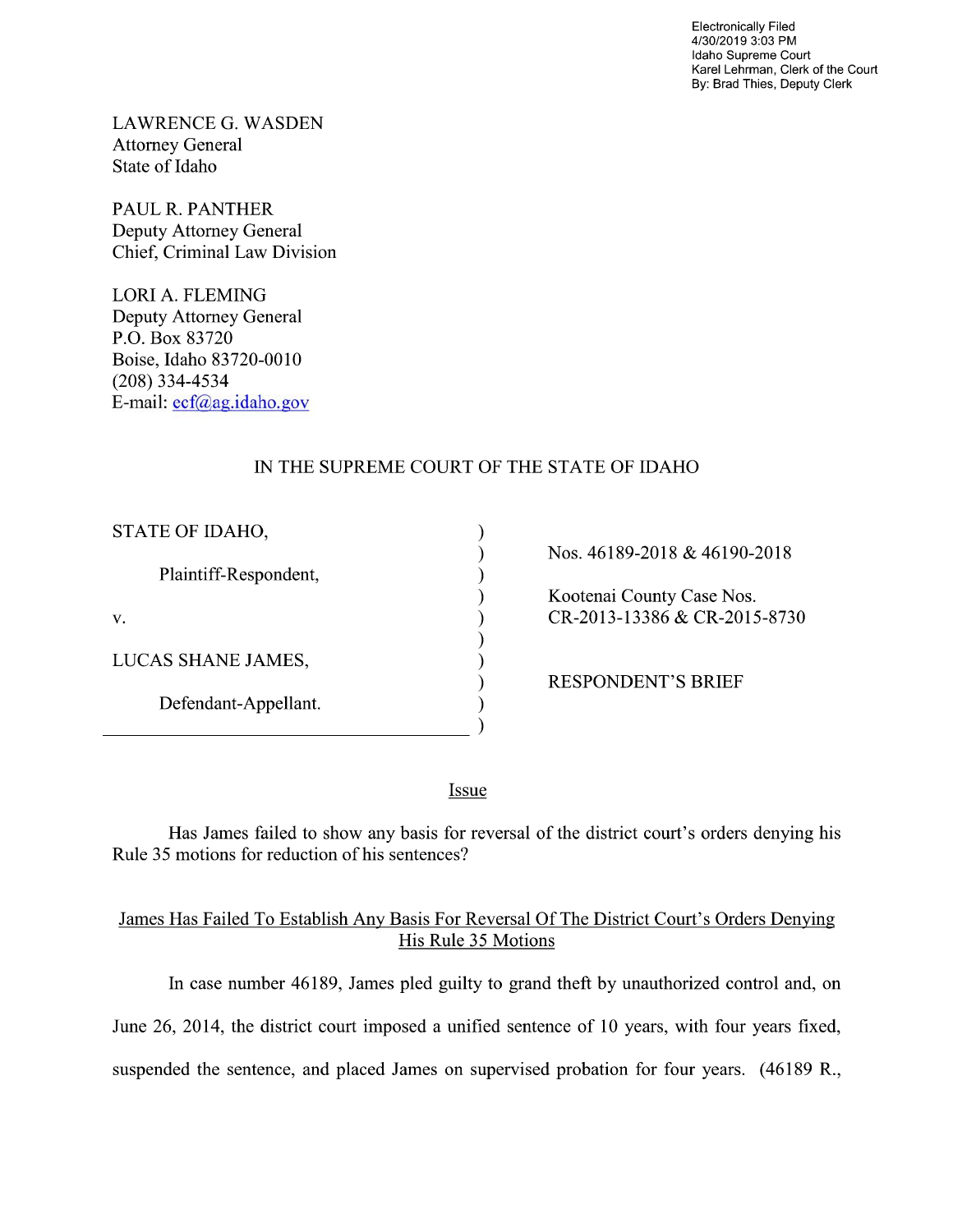pp.84-89.) Approximately five months later, James violated his probation by absconding supervision. (46189 R., pp.90-92, 108-09.) On March 12, 2015, the district court continued James on supervised probation. (46189 R., pp.117-18.) Less than three months later, on May 29, 2015, James' probation officer filed a report of violation alleging that James had violated the conditions of his probation by again absconding supervision, failing to report for a scheduled appointment in April 2015, quitting his job without permission, and failing to report for drug testing as instructed. (46189 R., pp.119-22.)

On May 30, 2015, James led officers on a high-speed chase, driving at speeds of approximately 85 miles per hour in a posted 35 miles-per-hour zone, running several stop signs, and crossing over the center line numerous times, causing other vehicles on the roadway to swerve out of the way and/or to stop abruptly to avoid a collision. (46190 R., p.17.) The state charged James with felony eluding in case number 46190. (46190 R., pp.28-29.) Pursuant to a plea agreement, James pled guilty to felony eluding in case number 46190 and admitted that he violated the conditions of his probation in case number 46189 by absconding supervision, quitting his job without permission, and failing to report for drug testing after May 21, 2015, and the state withdrew the remaining allegation in case number 46189 and agreed to not file a persistent violator enhancement and to recommend a concurrent sentence and the retained jurisdiction program in case number 46190. (46189 R., pp.131-32; 46190 R., pp.31-32, 34.) The district court continued James on supervised probation until June 26, 2019, with the condition that he successfully complete the Mental Health Court program, in case number 46189. (46189 R., pp.140-41.) In case number 46190, the district court imposed a consecutive sentence of five years fixed, suspended the sentence, and placed James on supervised probation until June 26, 2019. (46190 R., pp.41-45.)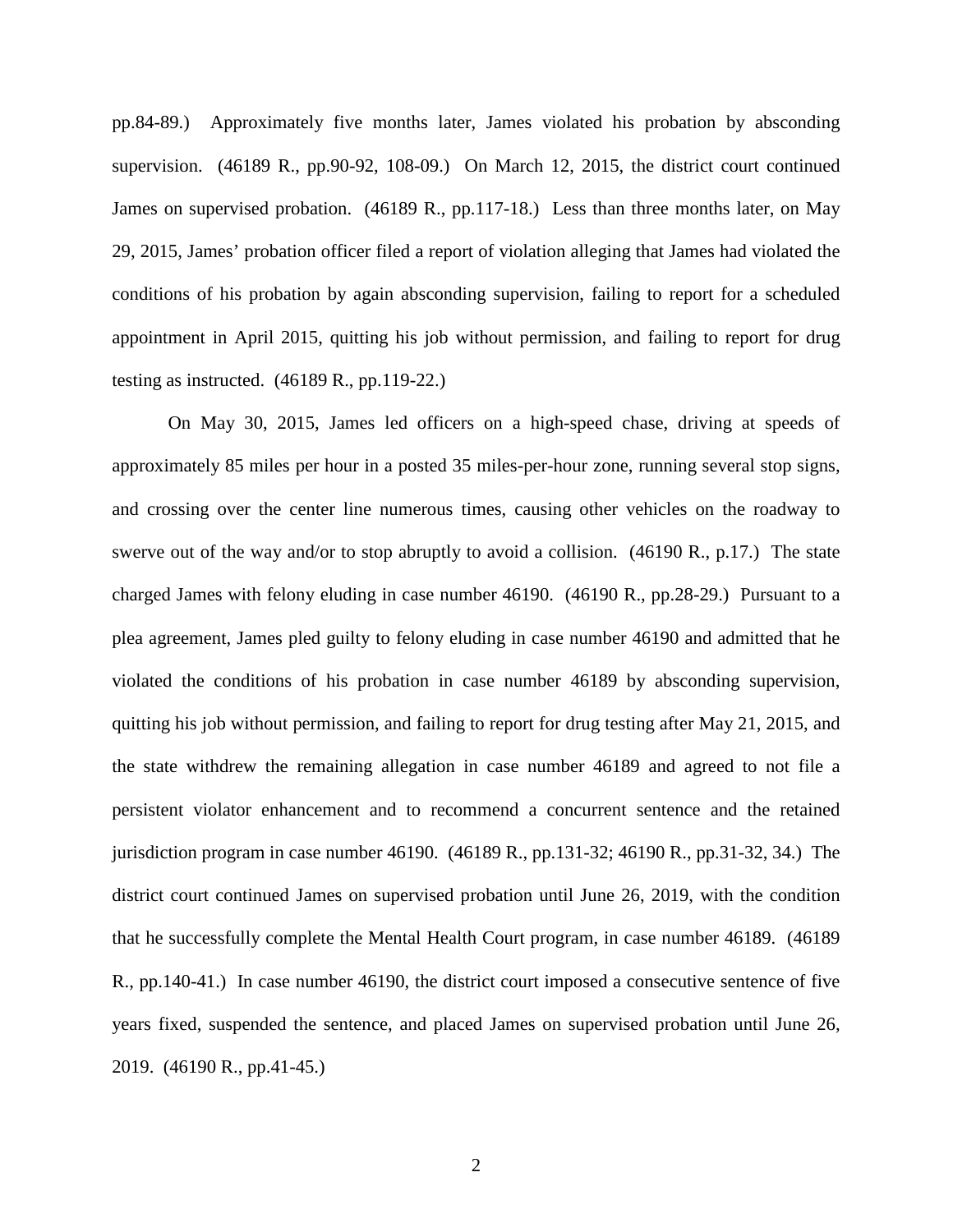On June 15, 2017, James' probation officer filed a report of violation alleging that James had violated the conditions of his probation by crashing his vehicle into a power pole and then leaving the scene, abandoning his infant child "in someone's front yard" near the scene, and by once again absconding supervision. (46190 R., pp.52-55.) James admitted that he violated the conditions 0f his probation by absconding supervision, and the state withdrew the remaining allegations. (46189 R., pp.189-90; 46190 R., pp.81-82.) The district court revoked James' probation and executed his underlying sentence in both cases, *sua sponte* reducing his five-yearfixed sentence in case number 46190 to a unified sentence of five years, with two years fixed. (46189 R., pp.191-92; 46190 R., pp.81, 84-85.) James filed a timely Rule 35 motion for a reduction of sentence in each case, which the district court denied. (46189 R., pp.194-99; 46190 R., pp.86-91.) James filed a notice of appeal in each case, timely only from the district court's orders denying his Rule 35 motion. (46189 R., pp.200-03; 46190 R., pp.92-95.)

"Mindful of the fact that he provided no new or additional information with his Rule 35 motions," James nevertheless asserts that the district court abused its discretion by denying his Rule 35 motions for reduction of his sentences. (Appellant's brief, pp.1, 4-6.) James presents no argument in support of his claims. James has failed to establish any basis for reversal of the district court's orders denying his Rule 35 motions.

If a sentence is within applicable statutory limits, a motion for reduction of sentence under Rule 35 is a plea for leniency, and this court reviews the denial of the motion for an abuse 0f discretion. State V. Huffman, <sup>144</sup> Idaho, 201, 203, <sup>159</sup> P.3d 838, <sup>840</sup> (2007). To prevail on appeal, James must "show that the sentence is excessive in light of new or additional information subsequently provided to the district court in support of the Rule 35 motion." Id. James has failed to satisfy his burden.